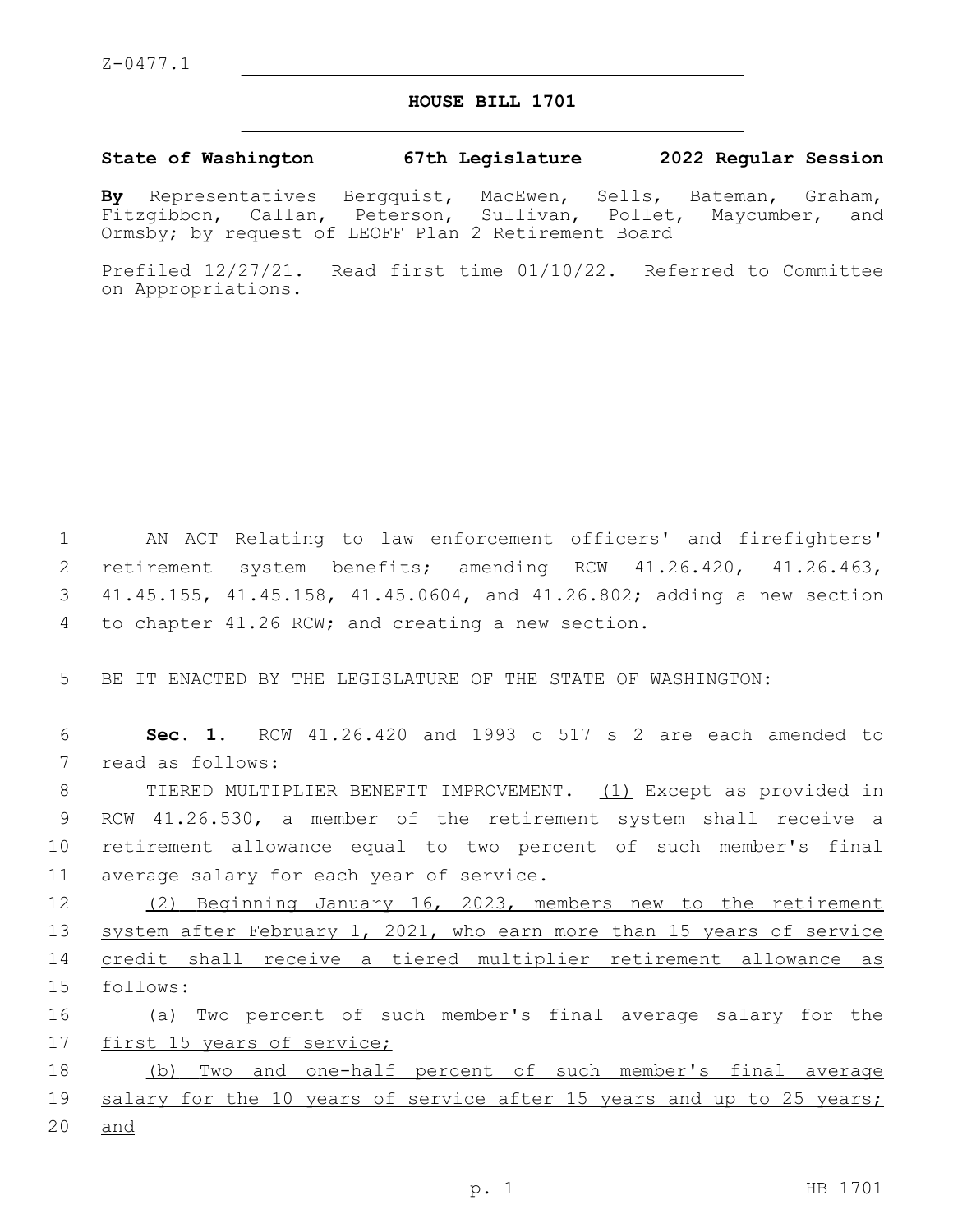(c) Two percent of such member's final average salary for years of service above 25 years. (3) Members active in the retirement system on or before February 1, 2021, at retirement must make an irrevocable choice between the lump sum defined benefit in section 2 of this act or a tiered multiplier retirement allowance as follows: (a) Two percent of such member's final average salary for the 8 first 15 years of service; (b) Two and one-half percent of such member's final average 10 salary for the 10 years of service after 15 years and up to 25 years; and (c) Two percent of such member's final average salary for years of service above 25 years. (4) Any member who receives the tiered multiplier benefit in this section is not eligible for the lump sum defined benefit in section 2

of this act.

 NEW SECTION. **Sec. 2.** A new section is added to chapter 41.26 RCW under the subchapter heading "plan 2" to read as follows:

 LUMP SUM BENEFIT IMPROVEMENT. (1) Members who are retired on or before February 1, 2021, will receive a one-time lump sum defined benefit of \$100 per service credit month payable by January 31, 2023.

 (a) Members who retired for an in the line of duty disability under RCW 41.26.470 shall receive the greater of the lump sum defined benefit of \$100 per service credit month or a lump sum defined 25 benefit of \$20,000.

 (b) A member's beneficiary is eligible for an in the line of duty death benefit under RCW 41.26.048. If there is more than one eligible beneficiary the lump sum defined benefit will be distributed in 29 accordance with RCW 41.26.048.

 (c) If the member is deceased the member's survivor beneficiary under RCW 41.26.460 is eligible for this lump sum defined benefit.

 (2) Members who are active in the plan on or before February 1, 2021, must make an irrevocable choice at retirement between the tiered multiplier benefit defined in RCW 41.26.420(3) or a one-time lump sum defined benefit of \$100 per service credit month to be paid 36 at retirement.

 (a) Members who retire for an in the line of duty disability under RCW 41.26.470 and who elect to receive this lump sum defined benefit shall receive the greater of the lump sum defined benefit of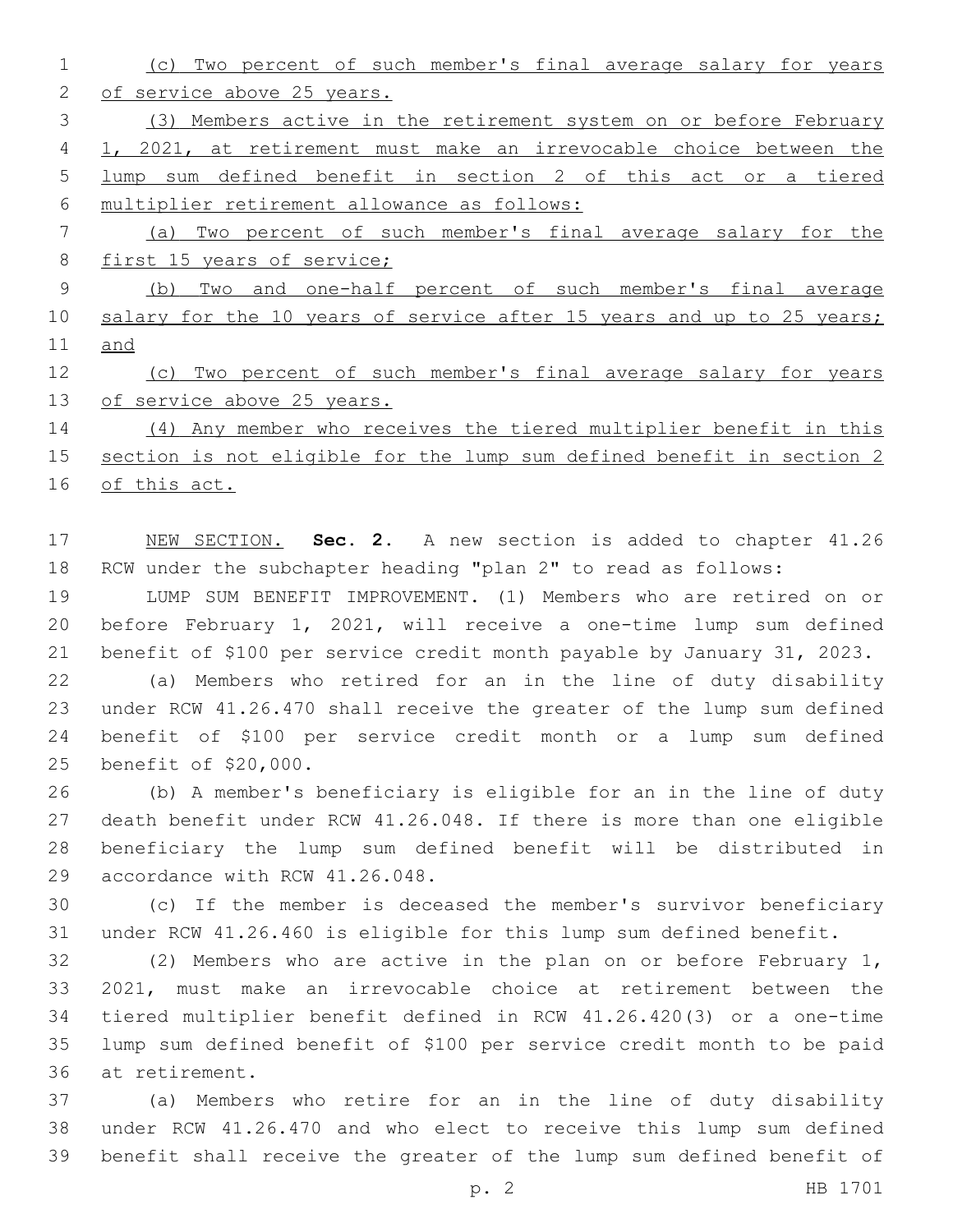\$100 per service credit month or a lump sum defined benefit of \$20,000.

 (b) A member's beneficiary eligible for an in the line of duty death benefit under RCW 41.26.048 and who elects to receive this lump sum defined benefit shall receive the greater of the lump sum defined benefit of \$100 per service credit month or a lump sum defined benefit of \$20,000. If there is more than one eligible beneficiary the lump sum defined benefit will be distributed in accordance with 9 RCW 41.26.048.

 (c) For a beneficiary of a member who dies in service but not in 11 an in the line of duty death, the distribution shall be made according to the member's beneficiary designation under this chapter.

 (3) Members who are inactive on or before February 1, 2021, but who later return to membership must make an irrevocable choice at retirement between the tiered multiplier benefit in RCW 41.26.420 and 16 this lump sum defined benefit.

 (4) Members who receive a refund of contributions under RCW 41.26.540 are not eligible for this lump sum defined benefit.

 (5) This lump sum defined benefit is exempt from judicial process 20 and taxes under RCW 41.26.053.

 (6) Any member who receives this lump sum defined benefit is not eligible for the tiered multiplier benefit in RCW 41.26.420.

 **Sec. 3.** RCW 41.26.463 and 2014 c 91 s 1 are each amended to read 24 as follows:

 ANNUITY OPTION. (1) At the time of retirement, plan 2 members may purchase an optional actuarially equivalent life annuity benefit from 27 the (( $\overline{\text{Washington}}}$ )) Washington law enforcement officers' and 28 firefighters' ((retirement)) system plan 2 retirement fund established in RCW 41.50.075. A minimum payment of twenty-five 30 thousand dollars is required.

 (2) Retirees, or their beneficiaries, who have received a one- time lump sum defined benefit under section 2 of this act may purchase an optional actuarially equivalent life annuity benefit from the Washington law enforcement officers' and firefighters' system 35 plan 2 retirement fund established in RCW 41.50.075, with the money received from the lump sum defined benefit. A minimum payment of \$20,000 is required.

 (3) Subject to rules adopted by the department, a member purchasing an annuity under this section must pay all of the cost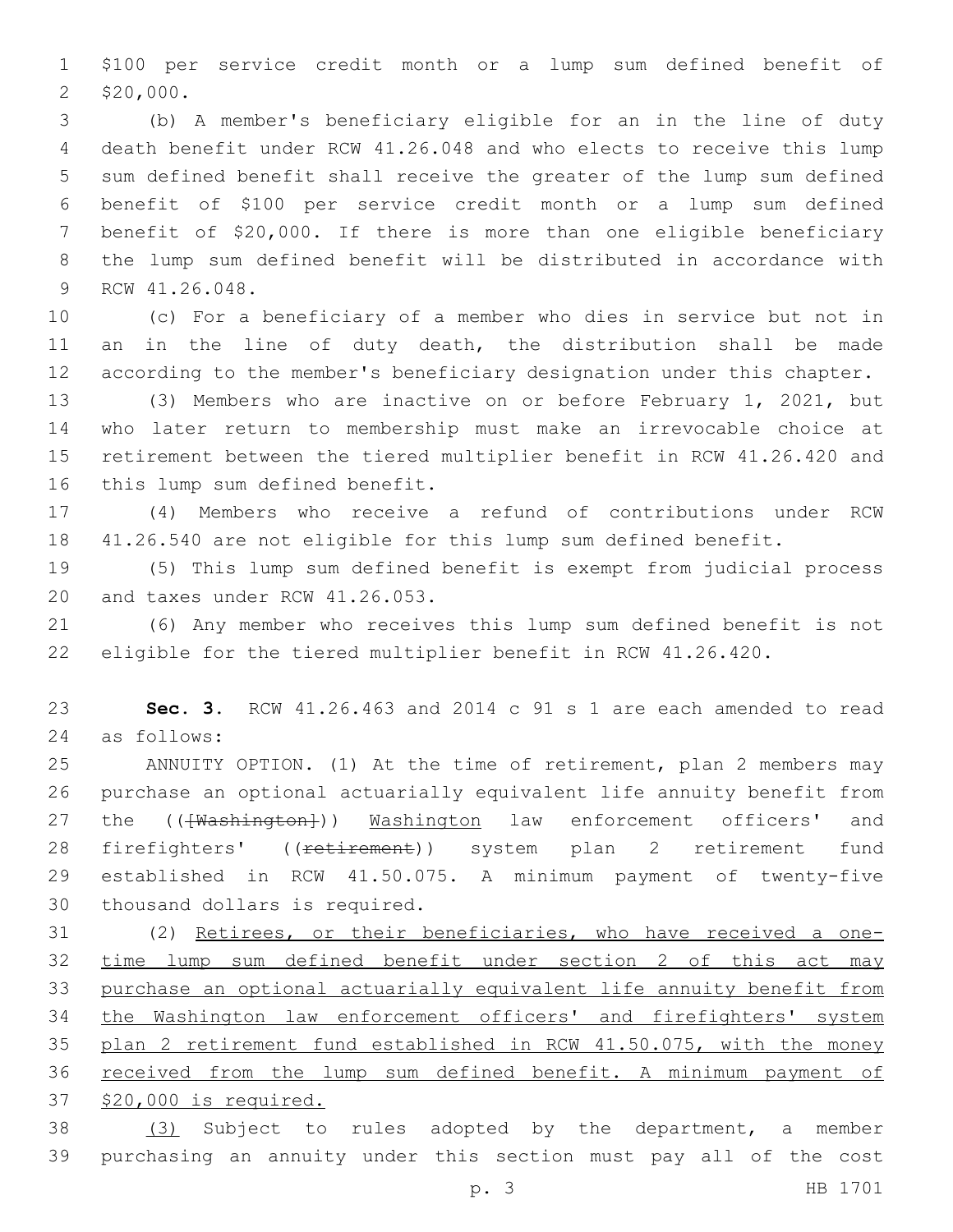with an eligible rollover, direct rollover, or trustee-to-trustee 2 transfer from an eligible retirement plan.

 (a) The department shall adopt rules to ensure that all eligible rollovers and transfers comply with the requirements of the internal revenue code and regulations adopted by the internal revenue service. The rules adopted by the department may condition the acceptance of a rollover or transfer from another plan on the receipt of information necessary to enable the department to determine the eligibility of any transferred funds for tax-free rollover treatment or other 10 treatment under federal income tax law.

 (b) "Eligible retirement plan" means a tax qualified plan offered 12 by a governmental employer.

 **Sec. 4.** RCW 41.45.155 and 2009 c 561 s 6 are each amended to read as follows:14

 MINIMUM CONTRIBUTION RATES. (1) Beginning July 1, 2011, a minimum contribution rate is established for the plans 2 and 3 normal cost as part of the basic employer contribution rate for the public employees' retirement system. The minimum contribution rate for the plans 2 and 3 employer normal cost shall equal the total contribution rate required to fund eighty percent of the plans 2 and 3 employer normal cost as calculated under the entry age normal cost method. This minimum rate, when applicable, shall be collected in addition to any contribution rate required to amortize past gain-sharing 24 distributions in plan 3.

 (2) Beginning July 1, 2011, a minimum contribution rate is established for the plan 2 normal cost as part of the basic employer contribution rate for the public safety employees' retirement system. The minimum contribution rate for the plan 2 normal cost shall equal the total contribution rate required to fund eighty percent of the plan 2 normal cost as calculated under the entry age normal cost 31 method.

 (3) Beginning September 1, 2011, a minimum contribution rate is established for the plans 2 and 3 normal cost as part of the basic employer contribution rate for the school employees' retirement system. The minimum contribution rate for the plans 2 and 3 employer normal cost shall equal the total contribution rate required to fund eighty percent of the plans 2 and 3 employer normal cost as calculated under the entry age normal cost method. This minimum rate,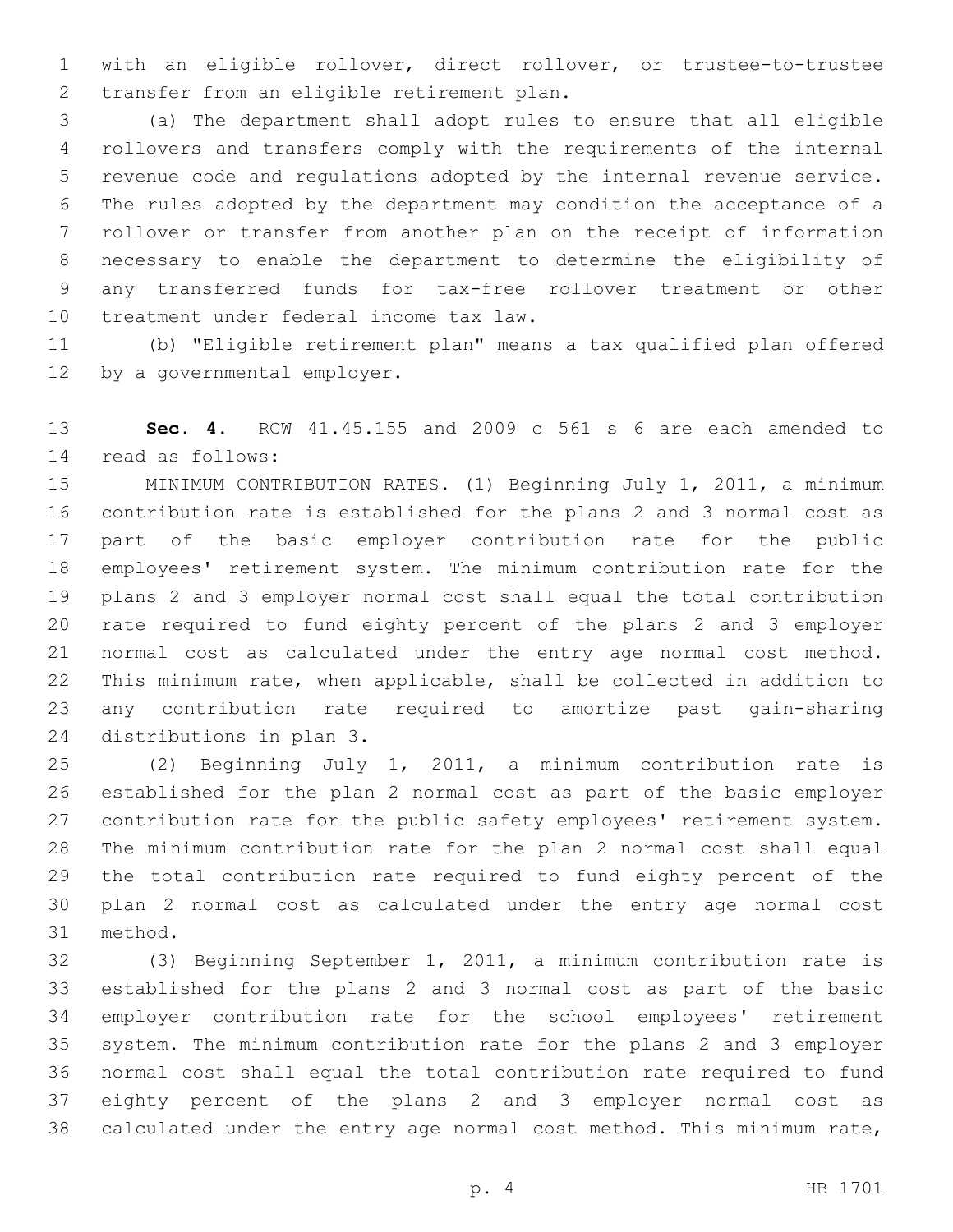when applicable, shall be collected in addition to any contribution rate required to amortize past gain-sharing distributions in plan 3.

 (4) Beginning September 1, 2011, a minimum contribution rate is established for the plans 2 and 3 normal cost as part of the basic employer contribution rate for the teachers' retirement system. The minimum contribution rate for the plans 2 and 3 employer normal cost shall equal the total contribution rate required to fund eighty percent of the plans 2 and 3 employer normal cost as calculated under the entry age normal cost method. This minimum rate, when applicable, shall be collected in addition to any contribution rate required to amortize past gain-sharing distributions in plan 3.

 (5) A minimum contribution rate is established for the plan 2 normal cost as part of the basic employer and state contribution rate for the law enforcement officers' and firefighters' retirement 15 system. The council may not adopt changes to the minimum contribution 16 rate for plan 2 of the law enforcement officers' and firefighters' 17 retirement system under subsection (6) of this section. On June 30th 18 of each year, if the funded status of the law enforcement officers' 19 and firefighters' retirement system plan 2 as measured by the most recent completed actuarial valuation performed by the office of the 21 state actuary is:

 (a) Less than 105 percent, then the minimum contribution rate for 23 the employer and state normal cost shall equal the total contribution rate required to fund 100 percent of the plan 2 employer normal cost 25 as calculated under the entry age normal cost method; or

 (b) Greater than or equal to 105 percent, then the minimum contribution rate for the employer and state normal cost shall equal the total contribution rate required to fund 90 percent of the plan 2 employer normal cost as calculated under the entry age normal cost method.

 (6) Upon completion of each biennial actuarial valuation, the state actuary shall review the appropriateness of these minimum contribution rates and recommend to the council any adjustments as may be needed due to material changes in benefits or actuarial assumptions, methods, or experience. Any changes adopted by the council shall be subject to revision by the legislature.

 **Sec. 5.** RCW 41.45.158 and 2006 c 365 s 4 are each amended to 38 read as follows: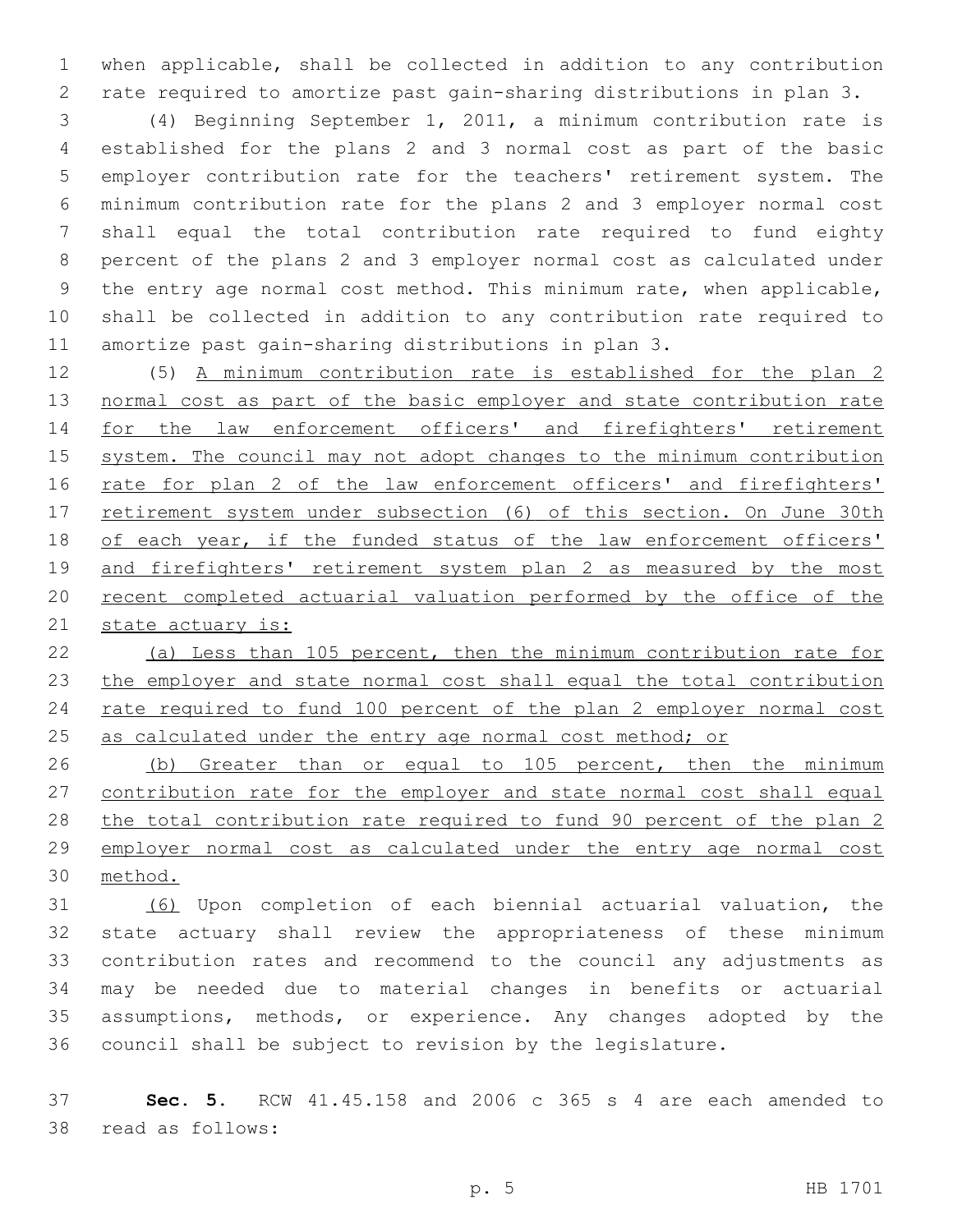MINIMUM CONTRIBUTION RATES. (1) Beginning July 1, 2009, a minimum contribution rate is established for the plans 2 and 3 normal cost as part of the required contribution rate for members of plan 2 of the public employees' retirement system. The minimum contribution rate for the plans 2 and 3 employee normal cost shall equal the total contribution rate required to fund eighty percent of the plans 2 and 3 employee normal cost as calculated under the entry age normal cost 8 method.

 (2) Beginning September 1, 2009, a minimum contribution rate is established for the plans 2 and 3 normal cost as part of the required contribution rate for members of plan 2 of the school employees' retirement system. The minimum contribution rate for the plans 2 and 3 employee normal cost shall equal the total contribution rate required to fund eighty percent of the plans 2 and 3 employee normal cost as calculated under the entry age normal cost method.

 (3) Beginning September 1, 2009, a minimum contribution rate is established for the plans 2 and 3 normal cost as part of the required contribution rate for members of plan 2 of the teachers' retirement system. The minimum contribution rate for the plans 2 and 3 employee normal cost shall equal the total contribution rate required to fund eighty percent of the plans 2 and 3 employee normal cost as calculated under the entry age normal cost method.

 (4) A minimum contribution rate is established for the plan 2 normal cost as part of the basic member contribution rate for the law 25 enforcement officers' and firefighters' retirement system. The council may not adopt changes to the minimum contribution rate for plan 2 of the law enforcement officers' and firefighters' retirement 28 system under subsection (5) of this section. On June 30th of each 29 year, if the funded status of the law enforcement officers' and firefighters' retirement system plan 2 as measured by the most recent completed actuarial valuation performed by the office of the state actuary is:

 (a) Less than 105 percent, then the minimum contribution rate for the member normal cost shall equal the total contribution rate required to fund 100 percent of the plan 2 member normal cost as calculated under the entry age normal cost method; or

 (b) Greater than or equal to 105 percent, then the minimum contribution rate for the member normal cost shall equal the total contribution rate required to fund 90 percent of the plan 2 member normal cost as calculated under the entry age normal cost method.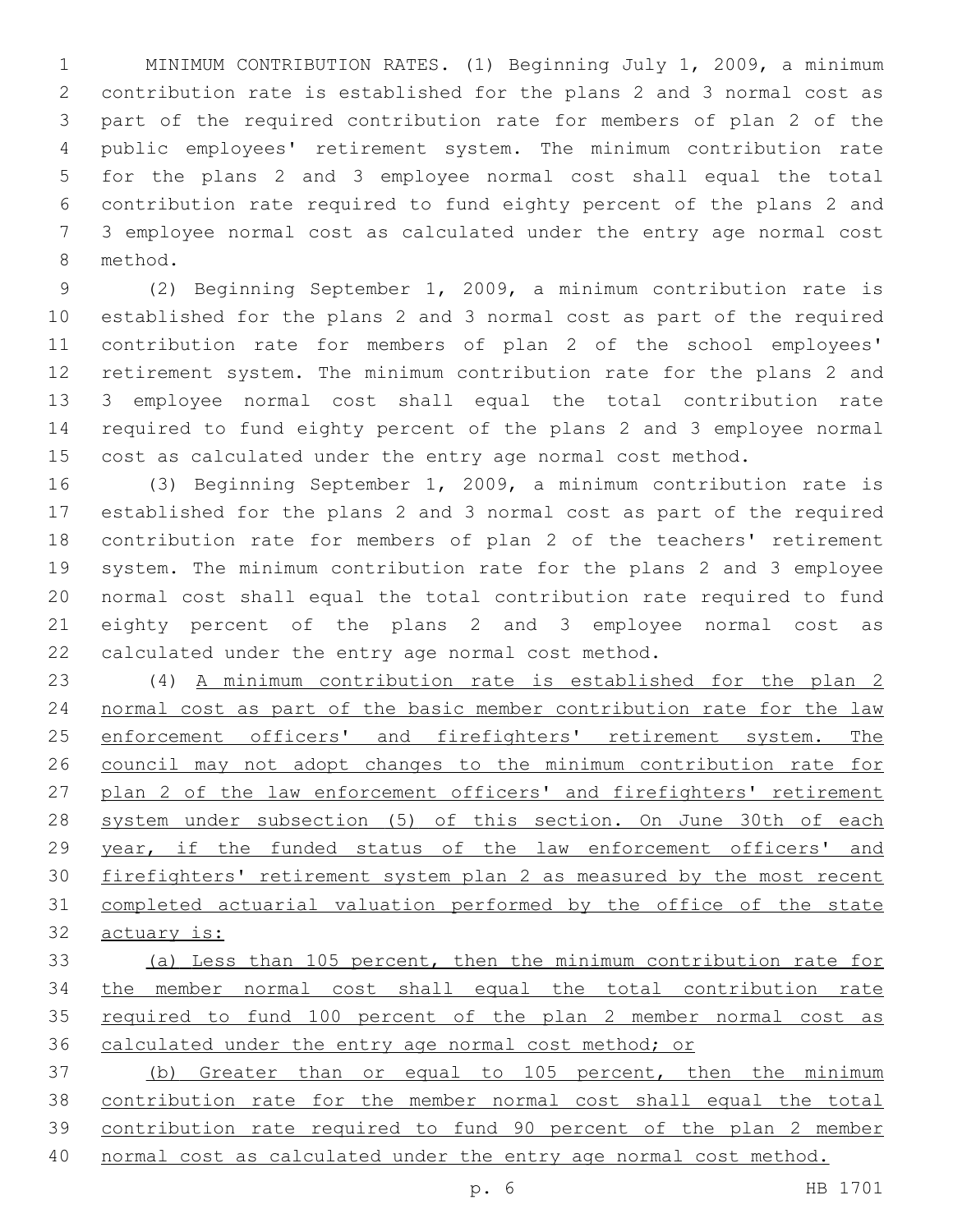(5) Upon completion of each biennial actuarial valuation, the state actuary shall review the appropriateness of these minimum contribution rates and recommend to the legislature any adjustments as may be needed due to material changes in benefits or actuarial 5 assumptions, methods, or experience.

 **Sec. 6.** RCW 41.45.0604 and 2007 c 280 s 3 are each amended to 7 read as follows:

8 FREEZE LEOFF 2 CONTRIBUTION RATES. (1) (a) Not later than July 31, 9 2008, and every even-numbered year thereafter, the law enforcement officers' and firefighters' plan 2 retirement board shall adopt contribution rates for the law enforcement officers' and firefighters' retirement system plan 2 as provided in RCW  $41.26.720(1)(a)$ .

 (b) For 2021-2023 and 2023-2025 fiscal biennia, contribution 15 rates for the law enforcement officers' and firefighters' retirement 16 system plan 2 may not exceed the rates adopted by the law enforcement officers' and firefighters' plan 2 retirement board in 2021.

 (2) The law enforcement officers' and firefighters' plan 2 retirement board shall immediately notify the directors of the office of financial management and department of retirement systems of the state, employer, and employee rates adopted. Thereafter, the director shall collect those rates adopted by the board. The rates shall be effective for the ensuing biennial period, subject to any legislative modifications.24

 **Sec. 7.** RCW 41.26.802 and 2019 c 366 s 2 are each amended to 26 read as follows:

 TRANSFER OF FUNDS. (1) Prior to May 13, 2019, this section required certain transfers to be made to the local public safety enhancement account. After May 13, 2019, except for the transfer in subsection (2) of this section, no further transfers will be made to the local public safety enhancement account pursuant to this section.

 (2) On July 1, 2019, the state treasurer shall transfer the sum of three hundred million dollars from the law enforcement officers' and firefighters' plan 2 retirement fund to the local law enforcement officers' and firefighters' retirement system benefits improvement 36 account.

 (3) By June 30, 2022, the Washington state investment board shall 38 transfer the difference between the value of the benefit enhancements